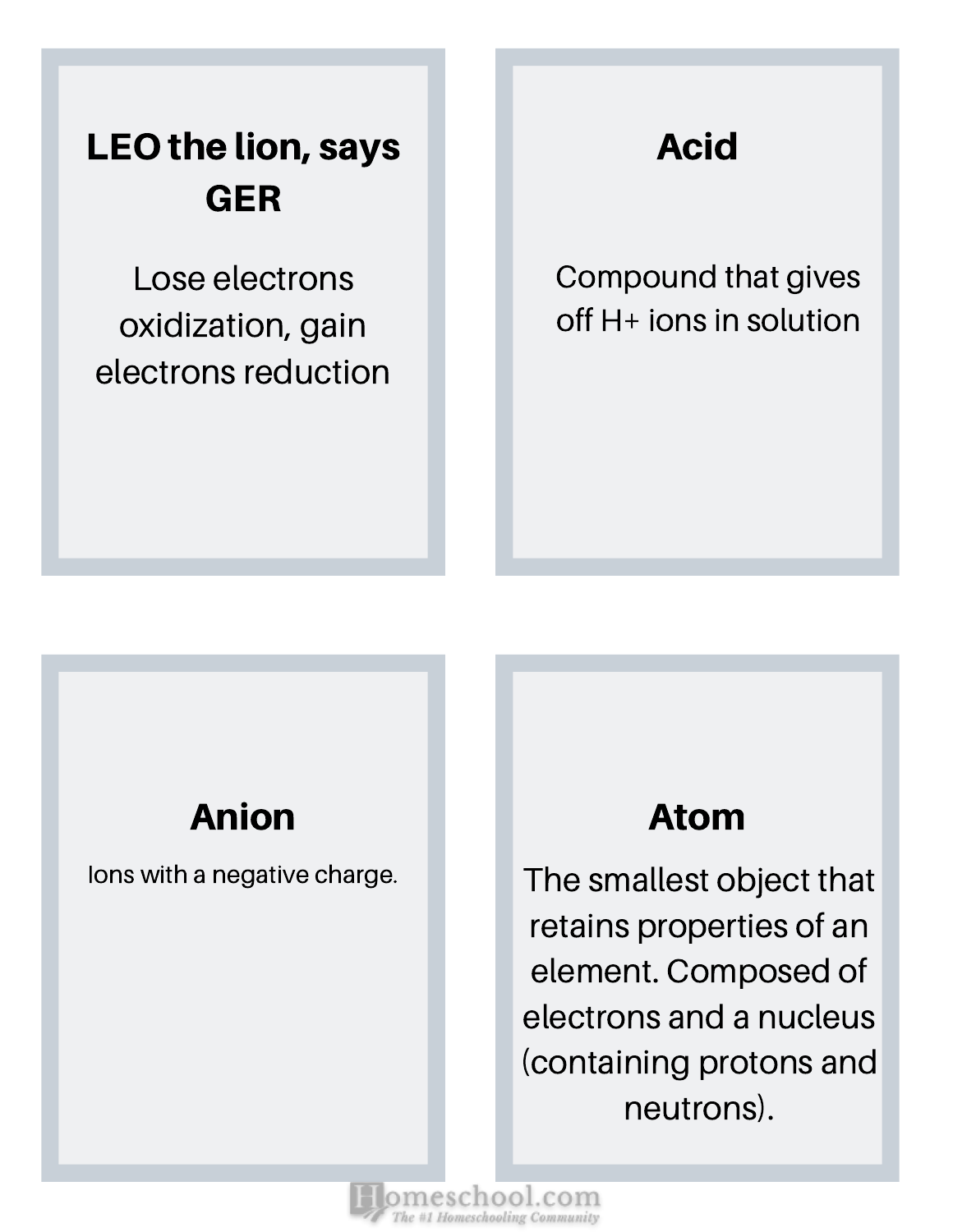### Avogadro's Number

Number representing the number of molecules in one (1) mole: 6.022 \* 1023.

Atomic Number

Number of protons in an element.

Substance which gives off hydroxide ions (OH-) in solution.

### Base and **Base** catalyst

Substance that speeds up a chemical process without actually changing the products of reaction.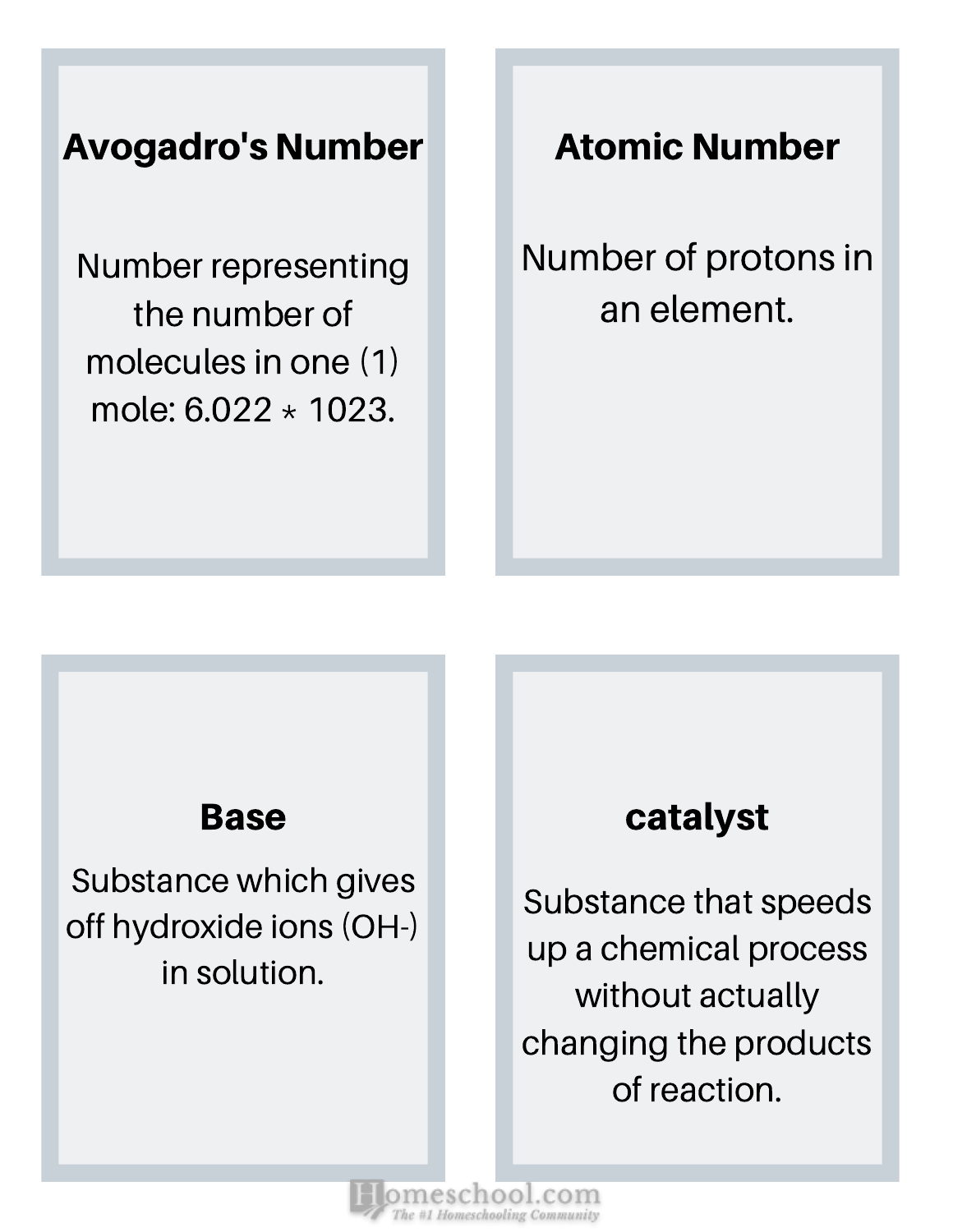### cations

Ion with a positive charge.

### Charge

Describes an object's ability to repel or attract other objects. Protons have positive charges while electrons have negative charges. Like charges repel each other while opposite charges, such as protons and electrons, attract one another.

### chemical equation **compound**

An expression of a fundamental change in the chemical substances.

Two or more atoms joined together chemically, with covalent or ionic bonds.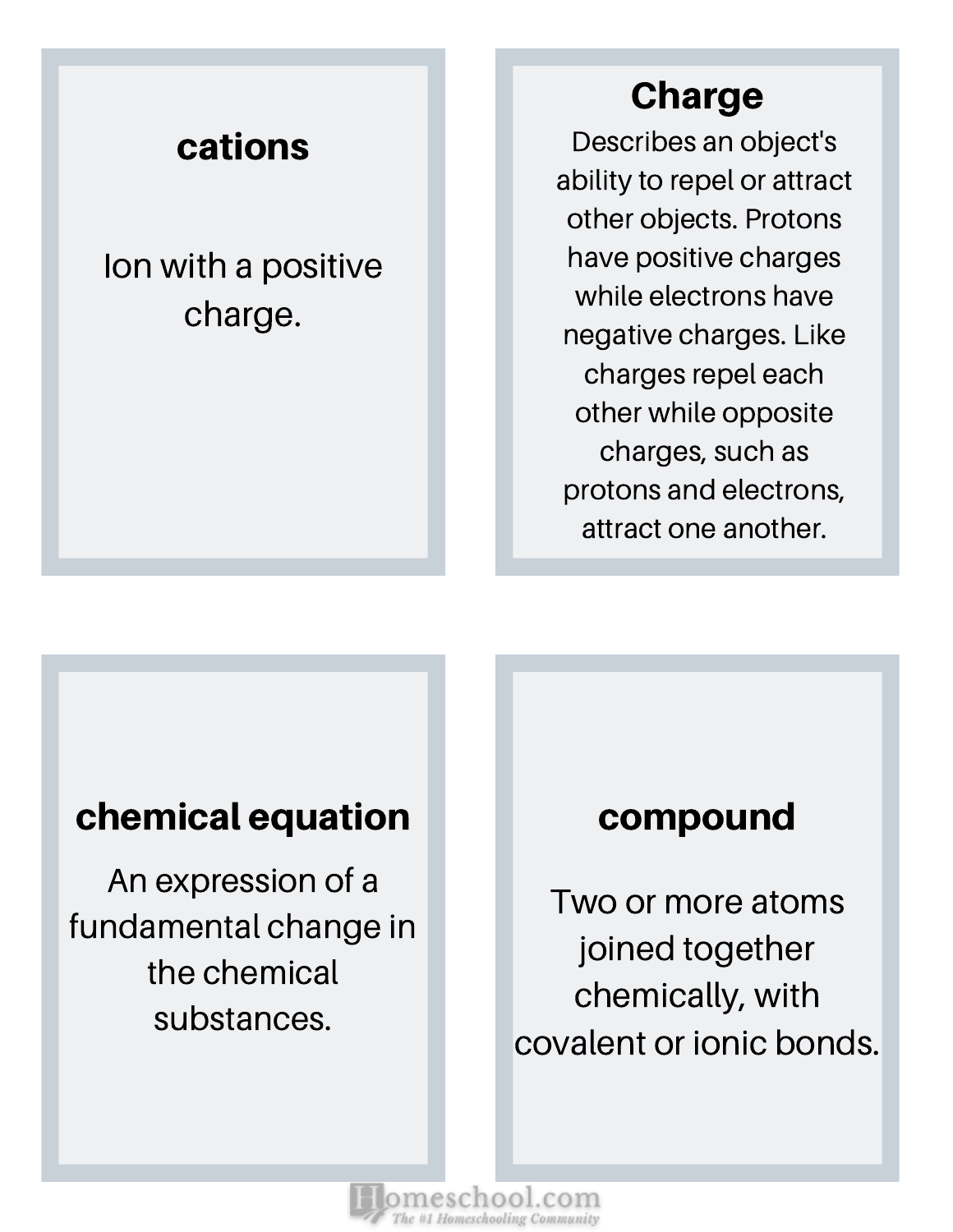### Covalent bond

When two atoms share at least one pair of electrons.

### density

Mass per unit volume of a substance.

One of the parts of the atom having a negative charge. Indivisible particle with a charge of -1.

### electron element

Substance consisting of only one type of atom.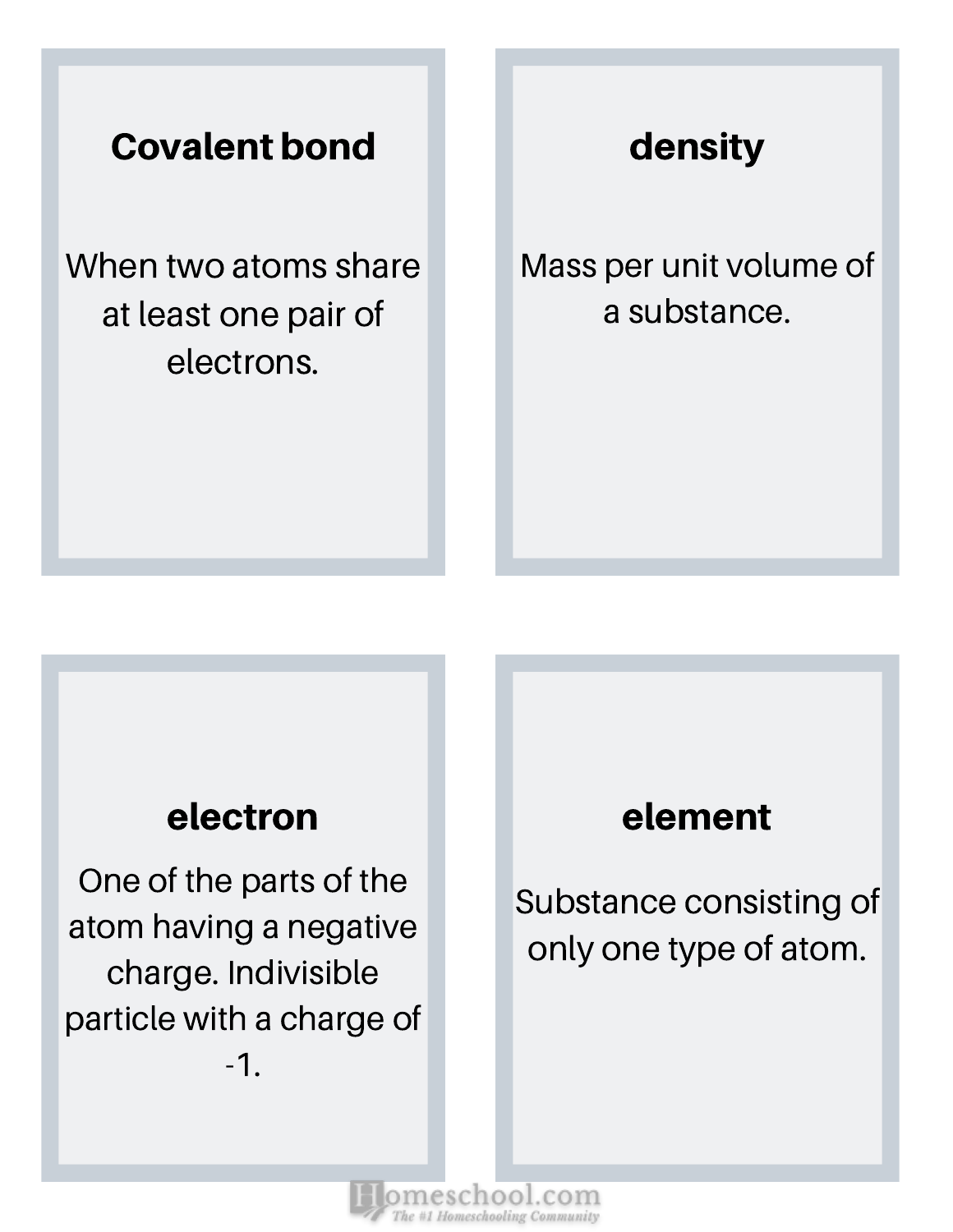### equilibrium

When the reactants and products are in a constant ratio. The forward reaction and the reverse reactions occur at the same rate when a system is in equilibrium.

### exothermic

Process that gives off heat to the environment.

### force

An entity that when applied to a mass causes it to accelerate. Sir Isaac Newton's Second Law of Motion states: the magnitude of a force=mass\*acceleration.

## half life

The amount of time it takes for half an initial amount to disintegrate.